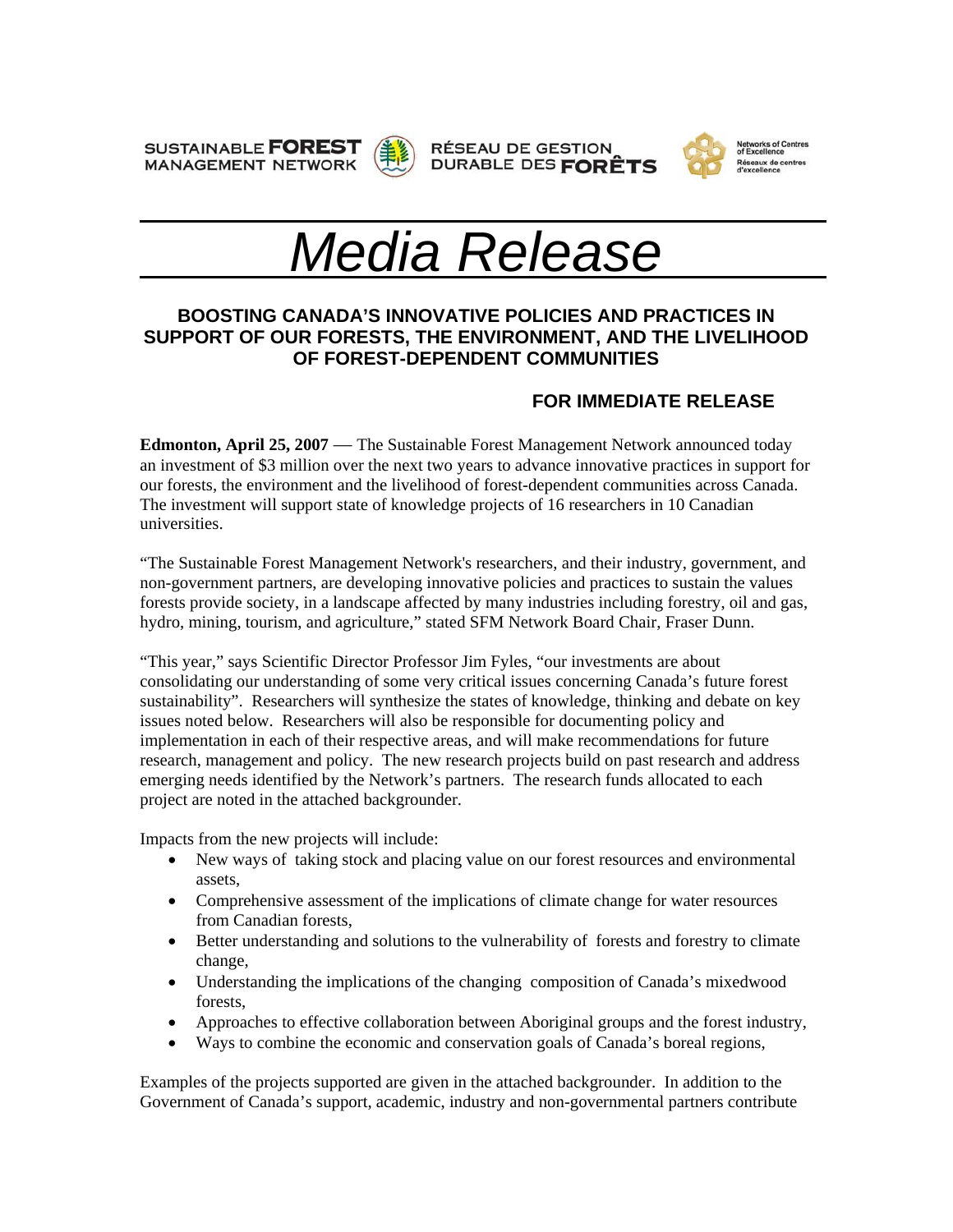about \$6 million in cash and in-kind every year to the Sustainable Forest Management Network's activities.

The Sustainable Forest Management Network facilitates collaborative applied research among 31, industry, government, Aboriginal, and non-governmental partners in supporting the work of more than 190 researchers.

The complete list of projects supported by the Sustainable Forest Management Network is posted at [www.sfmnetwork.ca](http://www.sfmnetwork.ca/)

- 30 -

For further information, please contact:

Dr. Jim Fyles, Scientific Director Sustainable Forest Management Network Professor and Tomlinson Chair in Forest Ecology Department of Natural Resource Sciences McGill University Tel: (514) 398-7758 E-Mail: jim.fyles@sfmnetwork.ca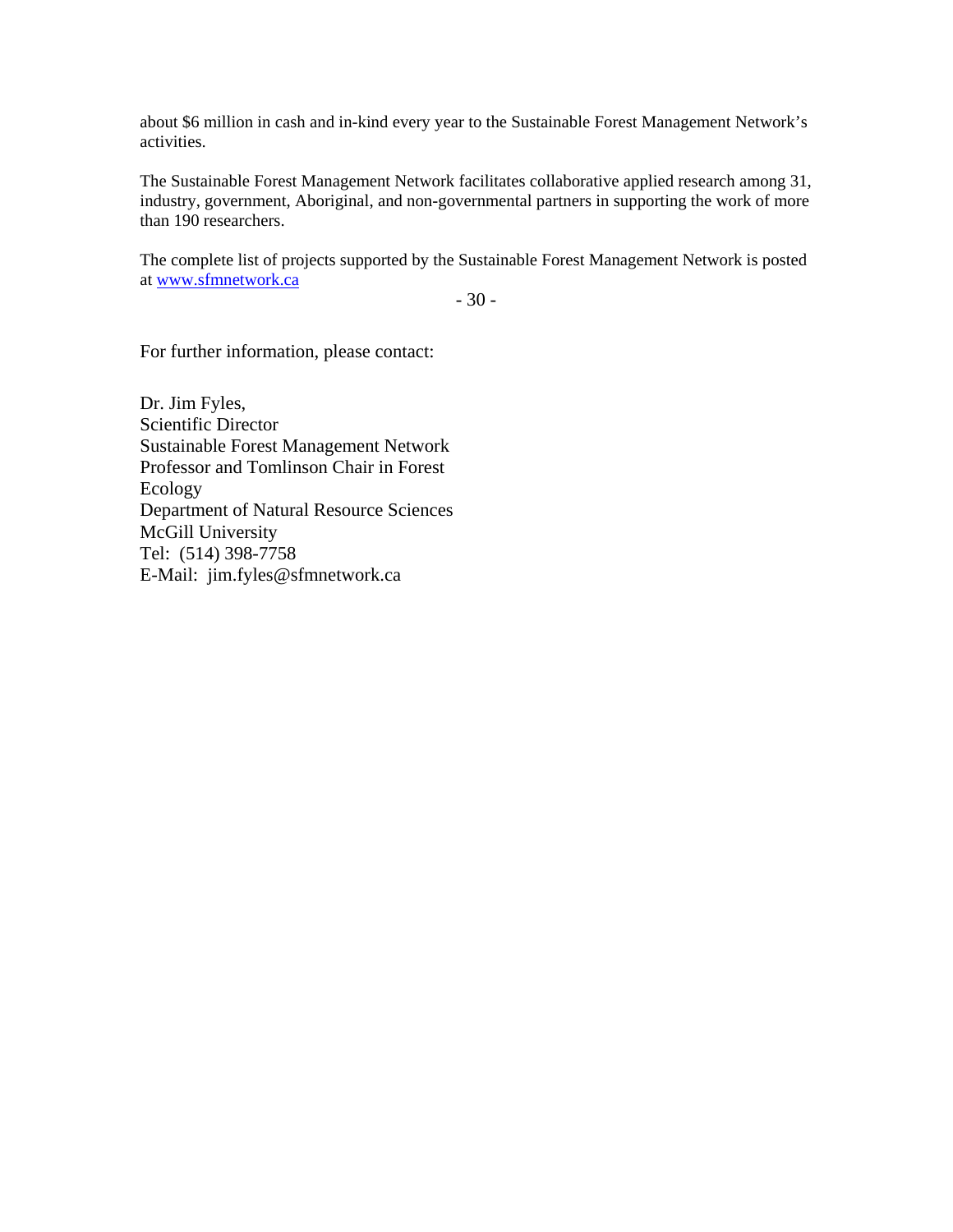





# **Backgrounder**

### **The grants are listed from East to West:**

*Dr. Yolanda Wiersma, Memorial University of Newfoundland* will receive \$120,000 in research funding to lead a team that will produce a state of knowledge report on the role that protected areas can play in sustainable forest management.

*Dr. Stephen Wyatt, Université de Moncton, campus d'Edmundston* will receive \$194,500 in research funding to lead a team that will produce two state of knowledge reports reviewing research and experience concerning collaboration between Aboriginal groups and the forest industry in Canada.

*Dr. Steve Cumming, Université Laval* will receive \$120,000 in research funding to extend and improve computer modeling tools to more accurately assess tradeoffs associated with the conservation of wildlife in Quebec and parts of Ontario and Labrador.

*Dr. Alison Munson, Université Laval* will receive \$110,000 in research funding to lead a team that will provide a synthesis of knowledge on the vulnerability of the Canadian forest sector to climate change.

*Dan Kneeshaw, Université du Québec à Montréal* will receive \$265,000 in research funding to better understand how three major forest insect pests (mountain pine beetle, forest tent caterpillar, and spruce budworm) affect forest management across great expanses of the country and through time.

*Dr. Christian Messier, Université du Québec à Montréal* will receive \$215,000 in research funding to develop a new way to approach managing Canada's vast forest resources. This approach will enable timber companies to maximize yields near lumber and paper mills while leaving larger tracts of land untouched.

*Dr. Osvaldo Valeria, Université du Québec en Abitibi-Temiscamingue* will receive \$220,000 in research funding to assess the implementation of an ecosystem-based forest management system for western Quebec involving ecological, Aboriginal, and economic criteria and indicators.

*Dr. Shashi Kant, University of Toronto* will receive \$160,000 in research funding to explore a new valuation method of Aboriginal land use activities that is consistent with Aboriginal culture and Aboriginal rights.

*Dr. Irena Creed*, *University of Western Ontario* will receive \$120,000 in research funding to lead a team that will generate a synthesis of knowledge and expert opinion about the relationships between various forest land uses and downstream water yield and water quality within the context of climate change.